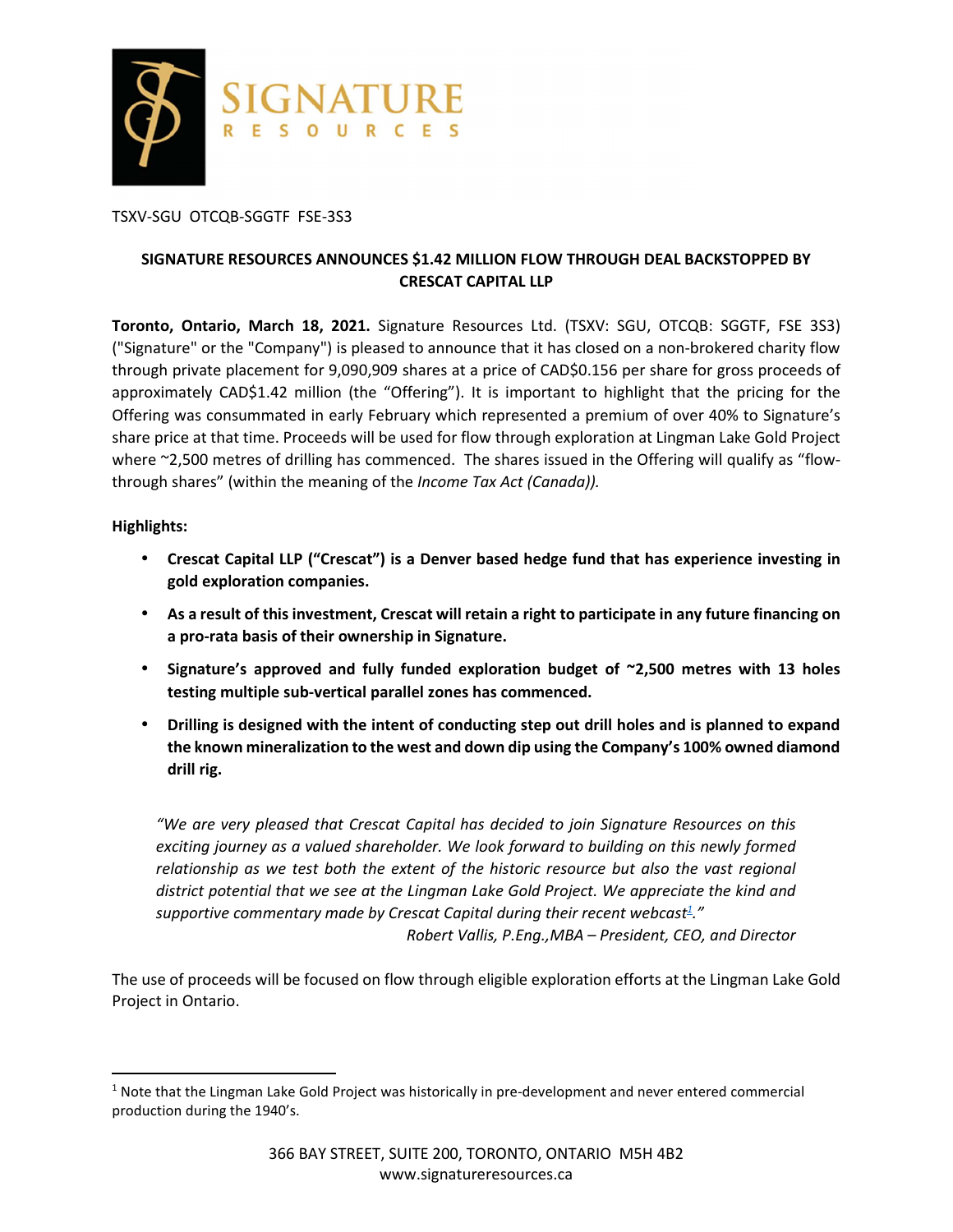

### TSXV-SGU OTCQB-SGGTF FSE-3S3

This press release does not constitute an offer to sell or the solicitation of an offer to buy these securities, nor shall it constitute an offer, solicitation or sale in any jurisdiction in which such offer, solicitation or sale is unlawful. These securities have not been, and will not be, registered under the United States Securities Act of 1933, as amended, or any state securities laws, and may not be offered or sold in the United States or to U.S. persons unless registered or exempt therefrom.

#### **About Signature**

The Lingman Lake gold property consists of 1,066 crown claims, four free hold full patented claims and 14 mineral rights patented claims totaling 1,084 total claims, approximately 20,124 hectares or 202 square kms. The property hosts an historical estimate of 234,684 oz of gold\* (1,063,904 tonnes grading 6.86 g/t with 2.73 gpt cut-off) and includes what has historically been referred to as the Lingman Lake Gold Mine, an underground substructure consisting of a 126.5-meter shaft, and 3-levels at 46-meters, 84-meters and 122-meters depths.

\*This historical resource estimate is based on prior data and reports obtained and prepared by previous operators, and information provided by governmental authorities. A Qualified Person has not done sufficient work to verify the classification of the mineral resource estimates in accordance with current CIM categories. The Company is not treating the historical estimate as a current NI 43-101 mineral resource estimate. Establishing a current mineral resource estimate on the Lingman Lake deposit will require further evaluation, which the Company and its consultants intend to complete in due course. Additional information regarding historical resource estimates is available in the technical report entitled, "Technical Report on the Lingman Lake Gold Property" dated January 31, 2020, prepared by John M. Siriunas, P.Eng. and Walter Hanych, P.Geo., available on the Company's SEDAR profile at www.sedar.com To find out more about Signature Resources Limited, visit our website at www.signatureresources.ca , or contact:

Jonathan Held Chief Financial Officer 416-270-9566

#### **Cautionary Notes**

**Neither TSX Venture Exchange nor its Regulation Services Provider (as that term is defined in the policies of the TSX Venture Exchange) accepts responsibility for the adequacy or accuracy of this news release.**

*This news release contains forward-looking statements which are not statements of historical fact. Forward-looking statements include estimates and statements that describe the Company's future plans, objectives or goals, including words to the effect that the Company or management expects a stated condition or result to occur. Forward-looking statements may be identified by such terms as "believes", "anticipates", "expects", "estimates", "may", "could", "would", "will", or "plan". Since forward-looking statements are based on assumptions and address future events and conditions, by their very nature they involve inherent risks and uncertainties. Although these statements are based on information currently available* 

> 366 BAY STREET, SUITE 200, TORONTO, ONTARIO M5H 4B2 www.signatureresources.ca